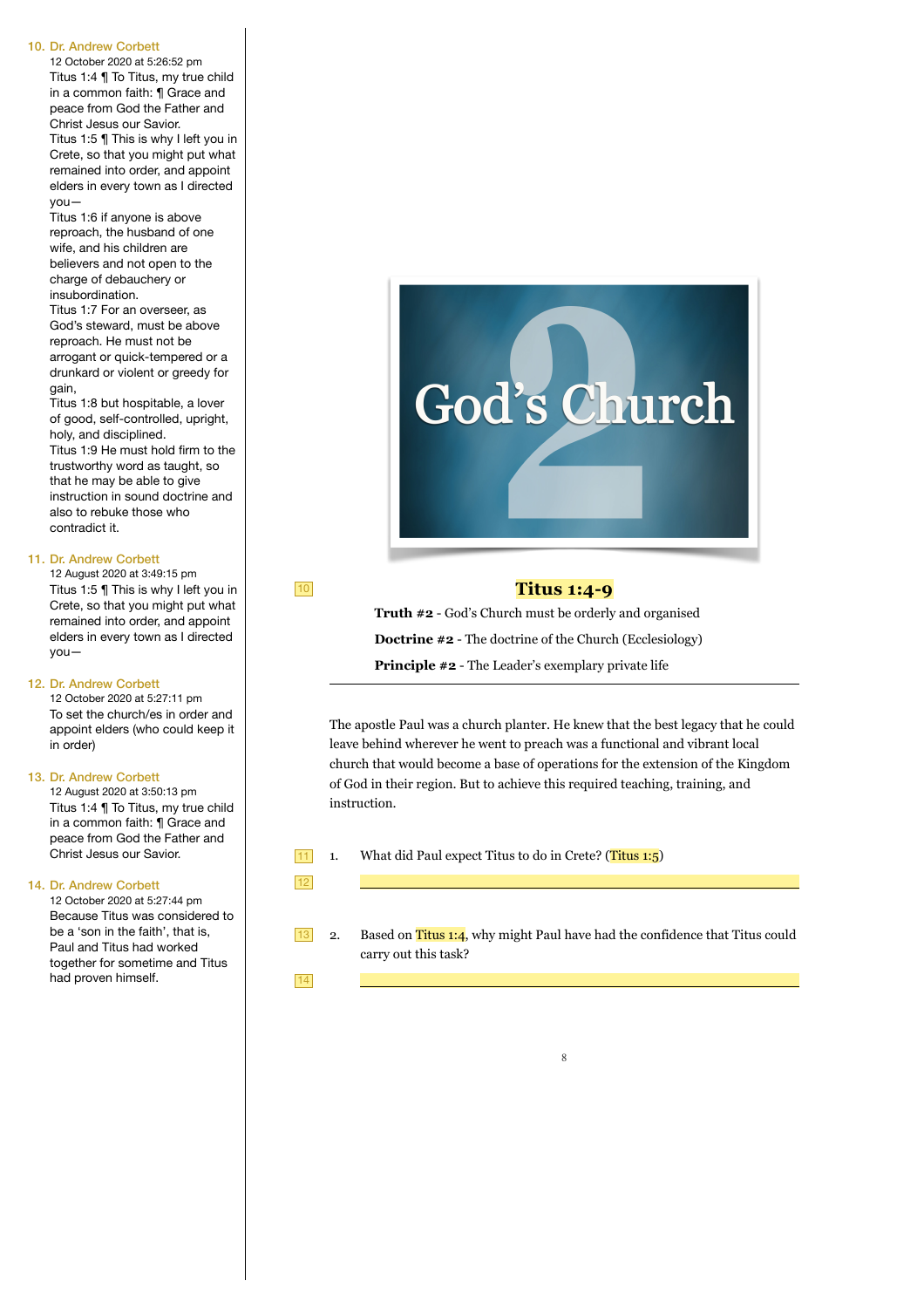#### 15. Dr. Andrew Corbett

12 August 2020 at 3:49:06 pm Titus 1:5 ¶ This is why I left you in Crete, so that you might put what remained into order, and appoint elders in every town as I directed you—

#### 16. Dr. Andrew Corbett

12 October 2020 at 5:28:50 pm Because Paul alludes to there being a church in several towns on Crete.

#### 17. Dr. Andrew Corbett

12 August 2020 at 3:48:42 pm Phil. 1:1 Paul and Timothy, servants of Christ Jesus, ¶ To all the saints in Christ Jesus who are at Philippi, with the overseers and deacons:

#### 18. Dr. Andrew Corbett

12 October 2020 at 5:29:32 pm

1. Saints - ordinary Christians

2. Deacons - those who served 3. Elders/Overseers - those who

shepherded the church

#### 19. Dr. Andrew Corbett

12 August 2020 at 4:00:29 pm Titus 1:6 if anyone is above reproach, the husband of one wife, and his children are believers and not open to the charge of debauchery or insubordination.

Titus 1:7 For an overseer, as God's steward, must be above reproach. He must not be arrogant or quick-tempered or a drunkard or violent or greedy for gain,

Titus 1:8 but hospitable, a lover of good, self-controlled, upright, holy, and disciplined.

### 20. Dr. Andrew Corbett

12 October 2020 at 5:30:41 pm Those who were genuine Christians, who were above reproach, the husband of one wife (who was also a believer), whose children are also believers. someone who is not given to openly sinful lifestyles, they must not be arrogant or quick tempered, or greedy for financial gain.

### 21. Dr. Andrew Corbett

12 August 2020 at 4:02:50 pm Luke 10:3 Go your way; behold, I am sending you out as lambs in the midst of wolves. John 10:12 He who is a hired hand and not a shepherd, who does not own the sheep, sees the wolf coming and leaves the sheep and flees, and the wolf snatches them and scatters them.

Acts 20:29 I know that after my departure fierce wolves will come in among you, not sparing the flock;

15

3. Paul's brief stay on the island of Crete apparently led to several churches being planted. How can we surmise this based on Titus 1:5?

16

It seems that there was no suggestion to the contrary among the early Christians that becoming a Christian necessarily meant joining the local Christian community. God's plan of redemption not only involved individuals, it involved establishing and strengthening local churches.

## **The Role of an Elder**

17

4. In Philippians 1:1, the Apostle Paul addresses three categories of believers that give us an insight into how the early church was structured. What are these three categories and what does this tell us about the early churches?

18

 $\overline{a}$ 

 $\overline{a}$ 

 $\overline{a}$ 

The strength and health of a church stands or falls upon its leaders. In the early church there were qualified believers whom God called to be *overseers* over a congregation of believers.

- $19$  5.
	- Based on Titus 1:6-8 what was the criteria required for someone to be considered for appointment as an elder?

20

These overseers (elders) were charged to guard the flock of God from 'wolves' (note: Luke 10:3; John 10:12; Acts 20:29)



6. What two ways were elders to do this? (Titus  $1:8-9$ )

Elders were to ensure that their church was organised and orderly.

 $\alpha$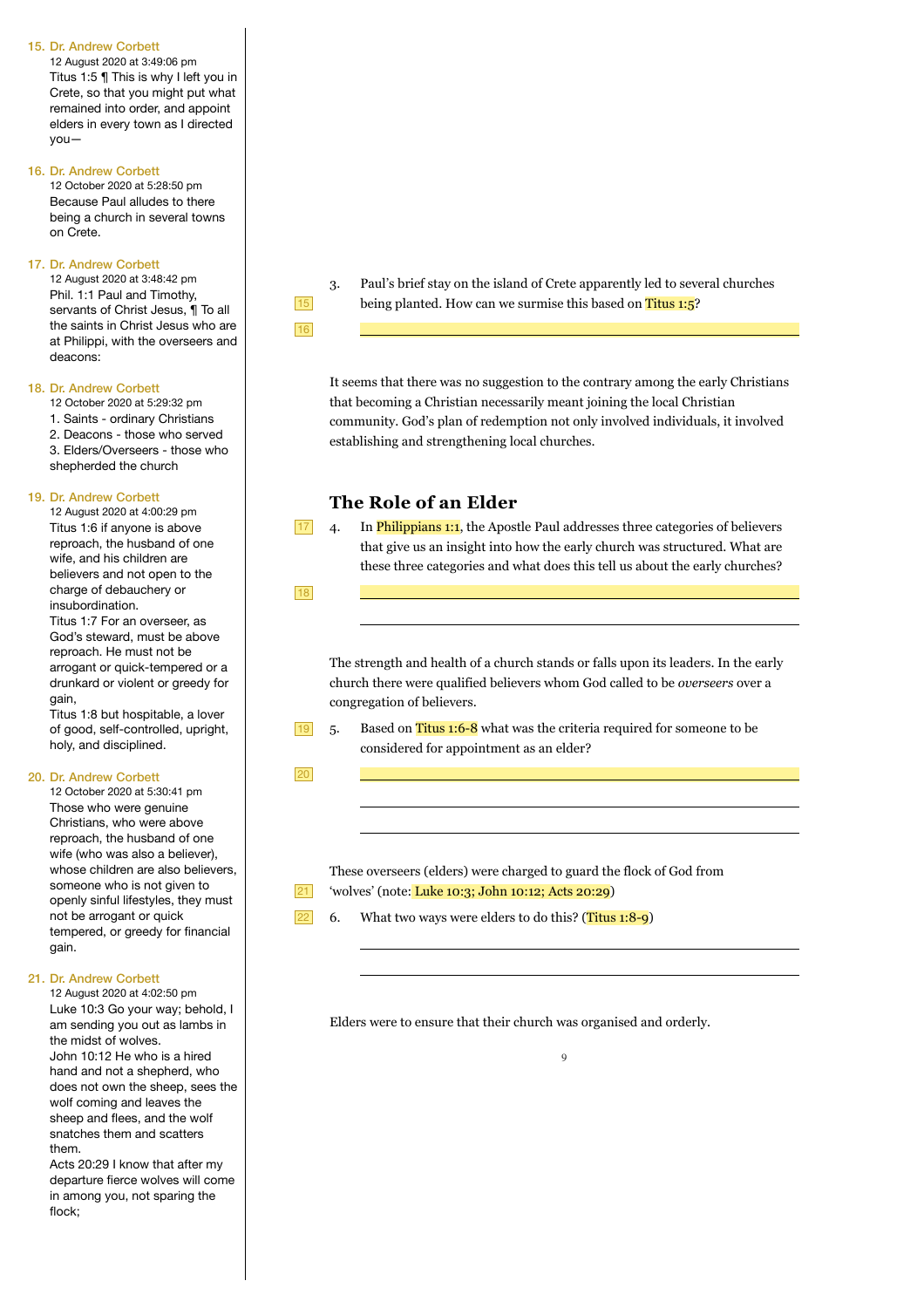### 22. Dr. Andrew Corbett

10 September 2020 at 8:37:30 pm Titus 1:8 but hospitable, a lover of good, self-controlled, upright, holy, and disciplined. Titus 1:9 He must hold firm to the trustworthy word as taught, so that he may be able to give instruction in sound doctrine and also to rebuke those who contradict it.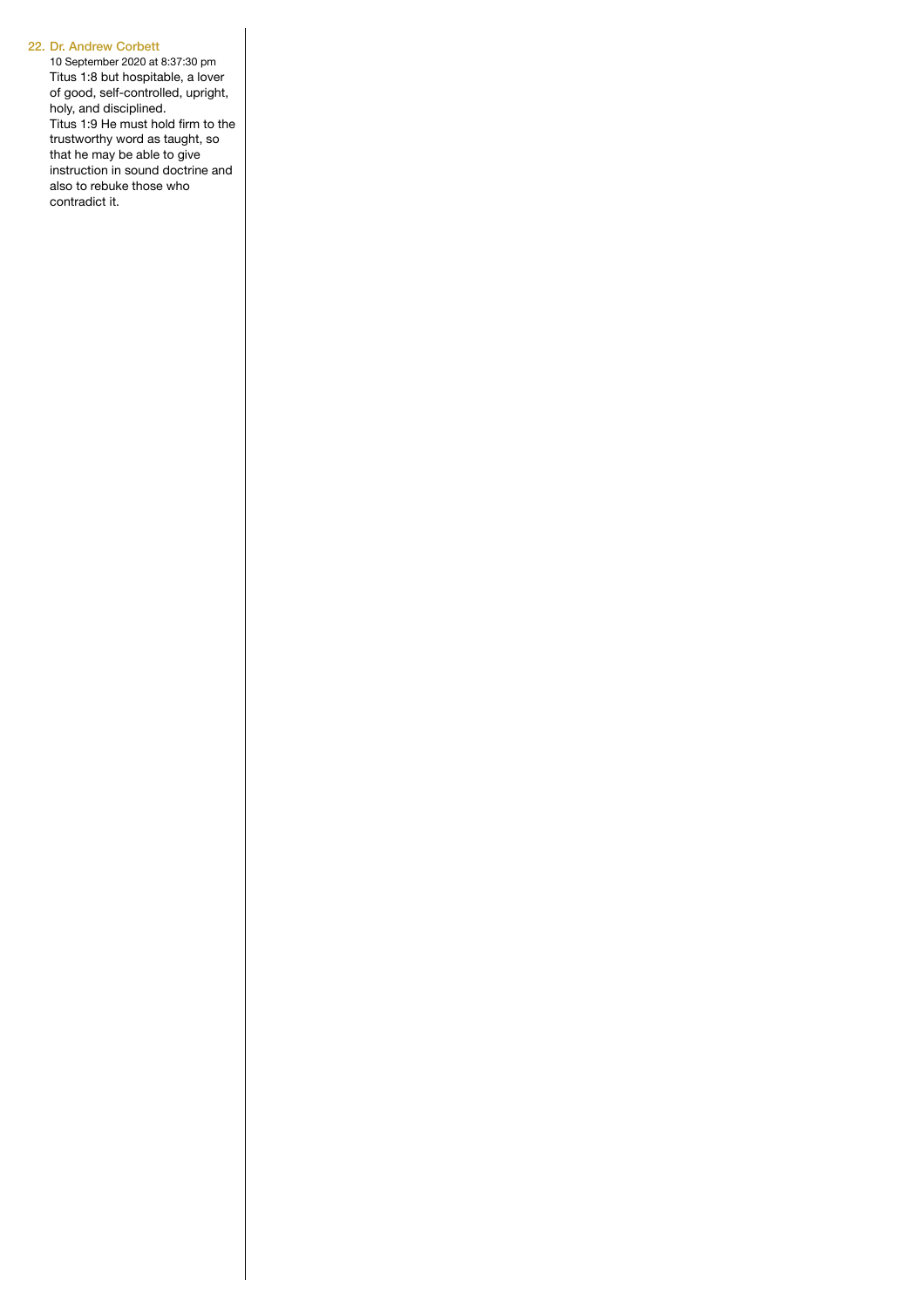12 August 2020 at 4:09:32 pm Matt. 16:18 And I tell you, you are Peter, and on this rock I will build my church, and the gates of hell shall not prevail against it.

## **The Doctrine of Ecclesiology**

The Greek word for "church" is *ecclesia*. It means *the gathering of the called-out ones*. The doctrine of Ecclesiology is drawn together from what the New Testament teaches about *the church*. In Matthew 16:18 Christ declares that He was going to build His Church on the 'rock' of the revelation of who He was. That is, the church is comprised of those who have received a revelation from the Holy Spirit about the Lordship of Christ and the gift of faith to trust Him as their Saviour. The New Testament teaches that the Church must be led by those whom God calls and equips. By the time we get to the closing book of the New Testament, the Book of Revelation, we see the following structure emerge:



Governors of the Church

ANGEL/S\* Pastors of a church

**ELDERS** Overseeing shepherds within a church

 $^\ast$  The word "angel" means messenger and can refer to a human being.

## **The Principles for Our Growth**

 $\overline{a}$ 

23

7. If you were helping a new believer to understand how Titus 1:4-9 applied to their life? What would you point out to them?